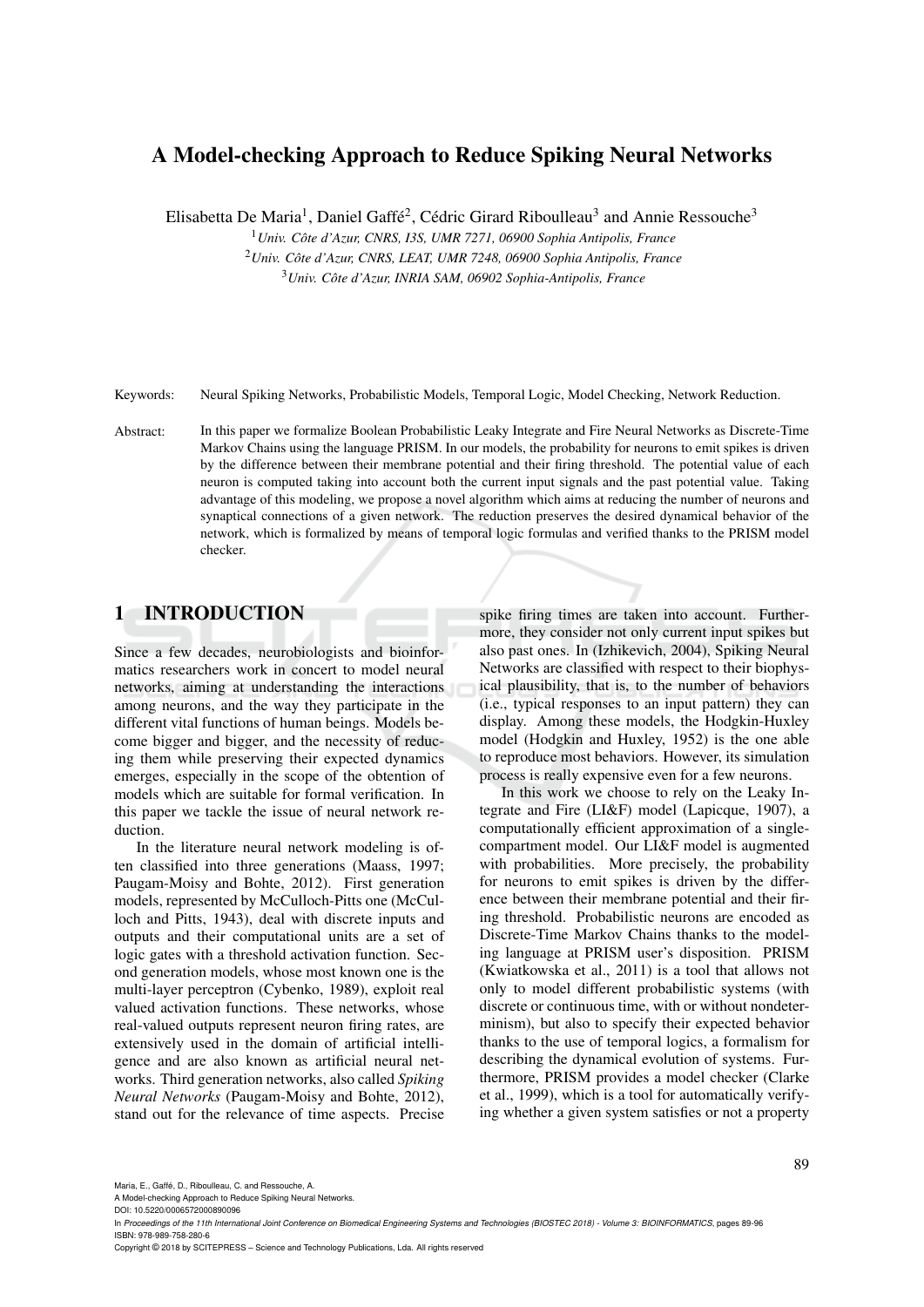expressed in temporal logic. In case the property does not hold in the system, the user can have access to a counter-example, that is, an execution trace falsifying the property at issue, which often helps in finding modifications in the model for the property to be satisfied. In order to apply model-checking techniques efficiently, the model to handle should be as small as possible.

Taking advantage of this modeling and verification framework, we introduce a novel algorithm which aims at reducing the number of neurons and synaptical connections of a given neural network. The proposed reduction preserves the desired dynamical behavior of the network, which is formalized by means of temporal logic formulas and verified thanks to the PRISM model checker. More precisely, a neuron is removed if its suppression has a low impact on the probability for a given temporal logic formula to hold. Observe that, other than their utility in lightening models, algorithms for neural network reduction have a forthright application in the medical domain. In fact, they can help in detecting weakly active (or inactive) zones of the human brain.

The issue of reducing biological networks is not new in systems biology. Emblematic examples can be found in (Naldi et al., 2011), where the authors propose a methodology to reduce regulatory networks preserving some dynamical properties of the original models, such as stable states, in (Gay et al., 2010), where the authors study model reductions as graph matching problems, or in (Paulevé, 2016), whose author considers finite-state machines and proposes a technique to remove some transitions while preserving all the (minimal) traces satisfying a given reachability property. As far as neural networks are concerned, to the best of our knowledge the core of the existing reduction approaches only deals with second generation networks. Several methods to train a network that is larger than necessary and then remove the superfluous parts, known as pruning techniques, are explained in (Reed, 1993) . Finally, in (Menke and Martinez, 2009) the authors introduce an oracle learning methodology, which consists in using a larger model as an oracle to train a smaller model in order to obtain a smaller acceptable model. With oracle learning, the smaller model is created initially and trained using the larger model, whereas with pruning, connections are removed from the larger model until the desired size is reached.

The paper is organized as follows. In Section 2 we introduce a probabilistic version of the Leaky Integrate and Fire Model. Section 3 is devoted to the PRISM modeling language and the temporal logic PCTL (Probabilistic Computation Tree Logic). In

Section 4 we describe our modeling of neural networks as Discrete-Time Markov Chains in PRISM.

# 2 PROBABILISTIC LEAKY INTEGRATE AND FIRE **MODEL**

We model neuron networks as Boolean Spiking Networks, where the electrical properties of neurons are represented through the Leaky Integrate and Fire (LI&F) model. In this modeling framework, neural networks are seen as directed graphs whose nodes stand for neurons and whose edges stand for synaptical connections. Edges are decorated with weights: positive (resp. negative) weights represent activations (resp. inhibitions). The dynamics of each neuron is characterized through its *(membrane) potential value*, which represents the difference of electrical potential across the cell membrane. At each time unit, the potential value is computed taking into account present input spikes and the previous decayed potential value. In order to weaken the past potential value, it is multiplied by a *leak factor*. In our probabilistic LI&F model, the probability for each neuron to emit an action potential, or *spike*, is governed by the difference between the potential value and a given *firing threshold*. For positive (resp. negative) values of this difference, the more its absolute value is big, the more (resp. the less) is the probability to emit a spike. After each spike emission, the neuron potential is reset to zero. In the literature, other ways exist to incorporate probabilities in LI&F models, such as the Noisy Integrate and Fire models (Di Maio et al., 2004; Fourcaud and Brunel, 2002), where a noise is added to the computation of the potential value.

More formally, we give the following definitions for probabilistic LI&F networks.

Definition 1 (Boolean Probabilistic Spiking Integrate and Fire Neural Network). A Boolean Probabilistic Integrate and Fire Neural Network *is a tuple*  $(V, E, w)$ *, where:* 

- *V are Boolean probabilistic spiking integrate and fire neurons,*
- $E \subseteq V \times V$  are synapses,
- $w: E \to \mathbb{Q} \cap [-1,1]$  *is the synapse weight function associating to each synapse*  $(u, v)$  *a weight w<sub><i>uv*</sub></sub>.

*We distinguish three disjoint sets of neurons: V<sup>i</sup> (input neurons), Vint (intermediary neurons), and V<sup>o</sup> (output neurons*), with  $V = V_i \cup V_{int} \cup V_o$ .

Definition 2 (Boolean Probabilistic Spiking Integrate and Fire Neuron). A Boolean Probabilistic Spiking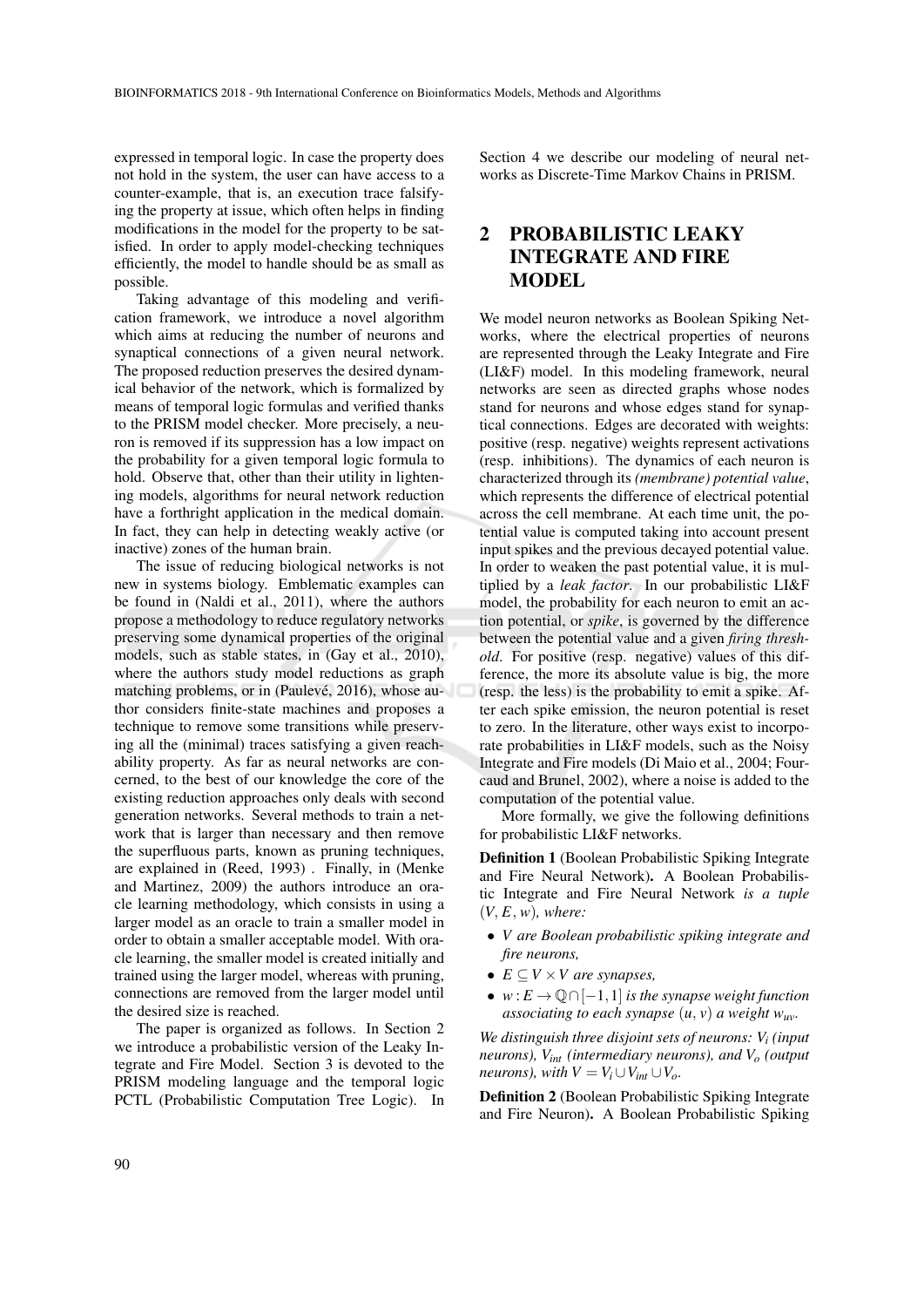Integrate and Fire Neuron *v* is a tuple  $(\tau, r, p, y)$ , *where:*

- $\tau \in \mathbb{N}$  *is the* firing threshold,
- $r \in \mathbb{Q} \cap [0,1]$  *is the leak factor,*
- $p : \mathbb{N} \to \mathbb{Q}_0^+$  *is the [membrane]* potential *function defined as*

$$
p(t) = \begin{cases} \sum_{i=1}^{m} w_i \cdot x_i(t), & if \ p(t-1) \geq \tau \\ \sum_{i=1}^{m} w_i \cdot x_i(t) + r \cdot p(t-1), & otherwise \end{cases}
$$

*where*  $p(0) = 0$ *, m is the number of inputs of the neuron v, w<sup>i</sup> is the weight of the synapse connecting the ith input neuron of v to the neuron v, and*  $x_i(t) \in \{0,1\}$  *is the signal received at the time t by the neuron v through its ith input synapse (observe that, after the potential overcomes its threshold, it is reset to* 0*),*

•  $y : \mathbb{N} \to \{0,1\}$  *is the output function of the neuron.* 

*Supposing to discretize*  $p(t) - \tau$  *in*  $k+1$  *positive intervals and*  $k + 1$  *negative intervals, the probability for the neuron v to emit a spike can be described as follows:*

$$
P(y(t) = 1) = \begin{cases} 1 & \text{if } p(t) - \tau \ge l_k \\ p_{2k} & \text{if } l_{k-1} \le p(t) - \tau < l_k \\ \vdots \\ p_{k+1} & \text{if } 0 \le p(t) - \tau < l_1 \\ p_k & \text{if } -l_1 \le p(t) - \tau < 0 \\ \vdots \\ p_1 & \text{if } -l_k \le p(t) - \tau < -l_{k-1} \\ 0 & \text{if } p(t) - \tau < -l_k \end{cases} \tag{1}
$$

*with*  $\{l_1, ..., l_k\} \subseteq \mathbb{N}^+$  *such that*  $l_i < l_{i+1} \ \forall i \in$ {1,..., *k*−1} *and* {*p*1,..., *p*2*k*} ⊆ ]0,1]∩Q *such that*  $p_i < p_{i+1}$   $\forall i \in \{1, \ldots, 2k-1\}.$ 

In our implementation, the probability values are chosen in order to conform to a sigmoidal function.

## 3 THE PROBABILISTIC MODEL CHECKER PRISM

The probabilistic model checker PRISM (Kwiatkowska et al., 2011) is a tool for formal modeling and analysis of systems with a random or probabilistic behavior. It supports several types of probabilistic models: discrete ones, namely discretetime Markov chains, Markov decision processes, and probabilistic automata, and continuous ones, namely continuous-time Markov chains, probabilistic timed automata, and priced probabilistic timed automata. In this work we rely on discrete-time Markov chains,

which are transition systems augmented with probabilities. Their set of states represent the possible configurations of the system being modeled, and transitions between states model the evolution of the system, which occurs in discrete-time steps. Probabilities of making transitions between states are given by discrete probability distributions. Markov chains are memoryless, that is, their current state contains all the information needed to compute future states (*Markov property*). More precisely, the following definition can be given:

Definition 3 (Discrete-Time Markov Chain). *A Discrete-Time Markov Chain (DTMC) over a set of atomic propositions AP is a tuple* (*S*,*Sinit*,*P*,*L*) *where:*

- *S is a set of states (state space)*
- *Sinit* ⊆ *S is the set of initial states*
- $P: S \times S \rightarrow [0,1]$  *is the transition probability matrix, where*  $\sum_{s' \in S} P(s, s') = 1$  *for all*  $s \in S$
- $L: S \rightarrow 2^{AP}$  *is a function labeling states with atomic propositions over AP.*

An example of DTMC representing a simplified neuron is graphically depicted in Figure 1, where the neuron can be either active or inactive.



Figure 1: Example of a two-state DTMC representing a simplified neuron. When the neuron is inactive (state 0), it remains inactive with a probability of 0.5, and it becomes active, and thus emits a spike (state 1), with a probability of 0.5. When it is active, is becomes inactive with a probability of 1.

#### 3.1 The PRISM Modeling Language

PRISM provides a state-based modeling language inspired from the reactive modules formalism of (Alur and Henzinger, 1999). A model is composed by a set of *modules* which can interact with each other. At each moment, the state of each module is given by the values of its *local variables*, and the global state of the whole model is determined by the local state of all its modules. The dynamics of each module is described by a set of commands of the form:

 $\left[\right]$ *guard*  $\rightarrow prob_1 : update_1 + ... + prob_n : update_n;$ 

where *guard* is a predicate over all the variables of the model, indicating the condition to be verified in order to execute the command, and each *update* indicates a possible transitions of the model, to be achieved by giving new values to the variables of the module. Each update is assigned to a probability and, for each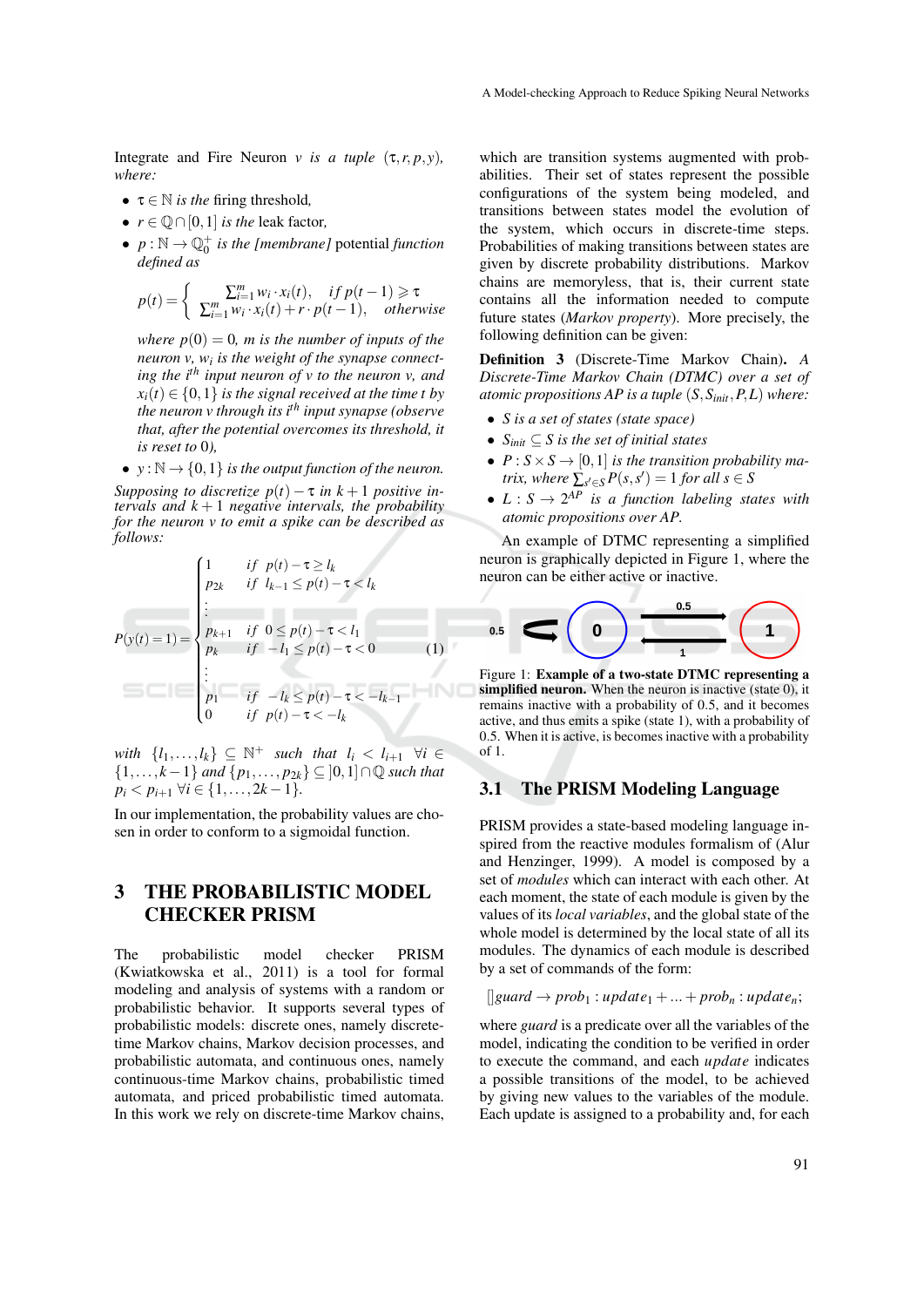command, the sum of probabilities must be 1. The PRISM code for the DTMC of Figure 1 is given in Figure 2. In such a simple module, the square brackets at the beginning of each command are empty but it is possible to add labels representing *actions*. These actions can be used to force two or more modules to make transitions simultaneously. In this work, we take advantage of this feature to synchronize neurons in networks. Finally, PRISM models can be extended

dtmc // Discrete-Time Markov Chain

```
module simplified neuron
// Declaration of the integer variable y
y: [0, 1] init 0.
// Commands
[] y=0 \rightarrow 0.5: (y'=0) + 0.5: (y'=1);
[] y=1 \rightarrow 1: (y'=0);
endmodule
```
Figure 2: PRISM code for the DTMC of Figure 1. The only variable *y*, representing the state of the neuron, ranges over [0..1]. Its initial value is 0. When the guard is  $y = 0$ , the updates  $(y' = 0)$  and  $(y' = 1)$  and their associated probabilities state that the value of *y* remains at 0 with probability 0.5 and passes to 1 with probability 0.5. When  $y = 1$ , the variable changes its value to 0 with a probability of 1.

with *rewards* (Kwiatkowska et al., 2007), which allow to associate real values to states or transitions of models. As an example, in Figure 3 we show how to augment the simplified neuron code of Figure 2 in order to add a reward each time the neuron is active, and thus to count the number of spike emissions.

```
rewards "y"
y = 1 - 1.
endrewards
```
Figure 3: Addition of a reward to the PRISM code for a simplified neuron. Each time  $y = 1$  (spike emission), the reward increases of one time unit.

#### 3.2 Probabilistic Temporal Logic

PRISM allows to specify the dynamics of DTMCs thanks to the temporal logic PCTL (Probabilistic Computation Tree Logic) introduced in (Hansson and Jonsson, 1994), which extends the logic CTL (Computation Tree Logic) (Clarke et al., 1986) with time and probabilities. The following state quantifiers are available in PCTL:  $X$  (next time), which specifies that a property holds at the next state of a given path, F (sometimes in the future), which requires a property to hold at some state on the path, G (always in the future), which imposes that a property is true at every state on the path, and U (until), which holds if there is a state on the path where the second of

its argument properties holds and, at every preceding state on the path, the first of its two argument properties holds. Note that the classical path quantifiers  $A$  (forall) and  $E$  (exist) of CTL are replaced by probabilities. *Thus, instead of saying that some property holds for all paths or for some paths, we can express that a property holds for a certain fraction of the paths* (Hansson and Jonsson, 1994). The most important operator in PCTL is P, which allows to reason about the probability of event occurrences. The property P bound [prop] is true in a state *s* of a model if the probability that the property *prop* is satisfied by the paths from state *s* satisfies the bound *bound*. As an example, the PCTL property  $P = 0.5$  [X (y = 1)] holds in a state if the probability that  $y = 1$  is true in the next state equals 0.5. All the state quantifiers given above, with the exception of *X*, have bounded variants, where a time bound is imposed on the property. For example, the property  $P > 0.9$  [F $\le 10$  y=1] is true in a state if the probability of *y* being equal to 1 within 10 time units is greater than 0.9. Furthermore, in order to compute the actual probability that some behavior of a model is displayed, the *P* operator can take the form  $P=?$  [prop], which evaluates to a numerical rather than to a Boolean value. As an example, the property  $P = ?$  [G ( $y = 0$ )] expresses the probability that *y* is always equal to 0.

PRISM also allows to formalize properties which relate to the expected values of rewards. This is possible thanks to the  **operator, which can be used in** the following two forms: R bound [rewardprop], which is true in a state of a model if the expected reward associated with *reward prop* when starting from that state meets the bound, and  $R=?$  [rewardprop], which returns the actual expected reward value. Some specific operators are introduced in PRISM in order to deal with rewards. In the rest of the paper, we mainly exploit  $C$  (cumulative-reward). The property C<=t corresponds to the reward cumulated along a path until *t* time units have elapsed. As an example, consider the reward *y* of Figure 3. The property  $R{^m y^m} = ?$  [C <= 100] returns the expected value of the reward *y* within 100 time units. PRISM provides model-checking algorithms (Clarke et al., 1999) to automatically validate DTMCs over PCTL properties and reward-based ones. The available algorithms are able to compute the actual probability that some behavior of a model is displayed, when required.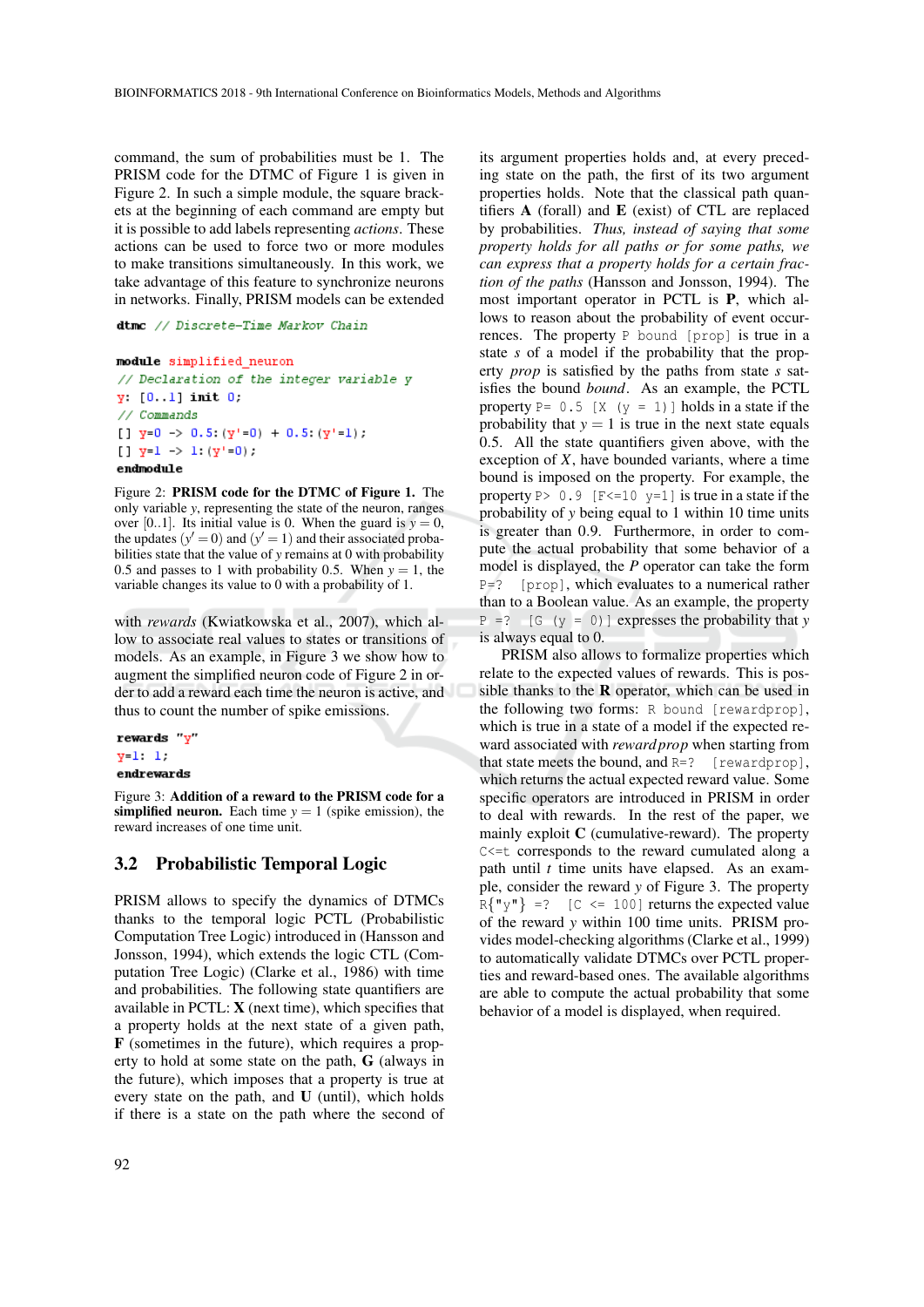### 4 NEURONAL NETWORKS IN PRISM

This section is devoted to the modeling of Boolean Probabilistic LI&F neural networks as DTMCs using the PRISM language. As a first step, we introduce an *input generator* module in order to generate input sequences on the alphabet  $\{0,1\}$  for input neurons. Such a module deals with one only Boolean variable whose value is 1 (resp. 0) in case of spike (resp. no spike) emission. We provide several instantiations of such a module to be able to generate different kinds of input sequences: persistent ones (containing only 1), oscillatory ones, and random ones.

We then define a *neuron* module to encode LI&F neurons. The state of each neuron is characterized by two variables: a first Boolean variable denoting the spike emission, and a second integer<sup>1</sup> variable representing the potential value, computed as a function of the current inputs and the previous potential value, as shown in Definition 2. The difference between the potential value and the firing threshold is discretized into  $k+1$  positive intervals and  $k+1$  negative intervals and a PRISM command is associated to each one of this intervals: if the neuron is inactive and the difference between the potential and the threshold meets the guard, the neuron is activated with a certain probability *p* (a bigger difference gives a higher probability). The neuron remains inactive with a probability equal to  $1 - p$ . The aforecited commands share the same label (to). To complete the modeling of a single neuron, we add a command acting when the neuron is active: with a probability of 1 it resets the potential value and makes the neuron inactive. Such a command is connoted by a new different label (reset), that turns out to be useful to synchronize the output of neurons with the input of the following ones. Thanks to a module renaming feature at PRISM user's disposition, neurons with different parameters can be easily obtained starting from the standard neuron module.

We then model the synaptical connections between the neurons of the network. In order to avoid a neuron to be reset before its successor takes its activation into account, we introduce a *transfer* module consisting of one only variable ranging over  $\{0,1\}$ and being initialized at 0. Thanks to synchronization labels, at each reset of the first neuron this variable passes to 1 first, and then goes back to 0, synchronizing with the second neuron (label  $\pm \circ$ ), which takes the received signal into account to compute its potential value.

The PRISM code for the neuron and the transfer

modules can be found in (Girard Riboulleau, 2017), where the PRISM model has been validated against several PCTL properties.

# 5 MODEL-CHECKING BASED REDUCTION ALGORITHM

In this section we introduce a novel algorithm for the reduction of Boolean Probabilistic LI&F networks. The algorithm supposes the network to be implemented as a DTMC in PRISM (Girard Riboulleau, 2017) and makes several calls to the PRISM model checker, in order to retrieve the probability relative to the satisfaction of some PCTL formulas and the value of some rewards.

As a first step, the algorithm aims at identifying, and thus removing, the *wall* neurons, that is, the neurons that are not able emit, even if they receive a persistent sequence of spikes as input. More formally, a neuron can be characterized as a *wall* one if its probability to be always quiescent (inactive) is 1:  $P=1$  [G (y=0)]. When the algorithm detects a *wall* neuron, it removes not only the neuron but also its descendants whose only incoming synaptical connection comes, directly or indirectly  $2$ , from this neuron, and its ancestors whose only outgoing edge enters, directly or indirectly, the neuron.

As a second step, the algorithm aims at testing whether the suppression of the remaining neurons preserves or not the dynamics of the network. The removal of a neuron (and its associated ancestors and descendants) is authorized if the following two quantities are kept (modulo a certain error):

- Quantitative Criterion. The reward computing the number of emitted spikes (within 100 time units) of each output neuron.
- Qualitative Criterion. The probability for a given PCTL property (concerning the output neurons) to hold.

The number of spikes emitted by a neuron within 100 time units can be computed thanks to the following reward-based PRISM property:<br> $R{\Psi_{\nu}} = ?$  [C <= 100]. An example of key  $R{''y" } = ?$  [C <= 100]. property concerning the qualitative behavior of a neuron is the following one, expressing an oscillating trend:  $P=?$  [G((y=1 => (y=1 U y=0)) &  $(y=0 \Rightarrow (y=0 \cup y=1))$ ]. Such a formula requires every spike emission to be followed by a quiescent state (not necessarily immediately) and viceversa. Formulas comparing the behaviors of several neurons

<sup>1</sup>We exploit integer rather than rational numbers in order to have efficient model-checking performances

<sup>2</sup>By one only edge or a path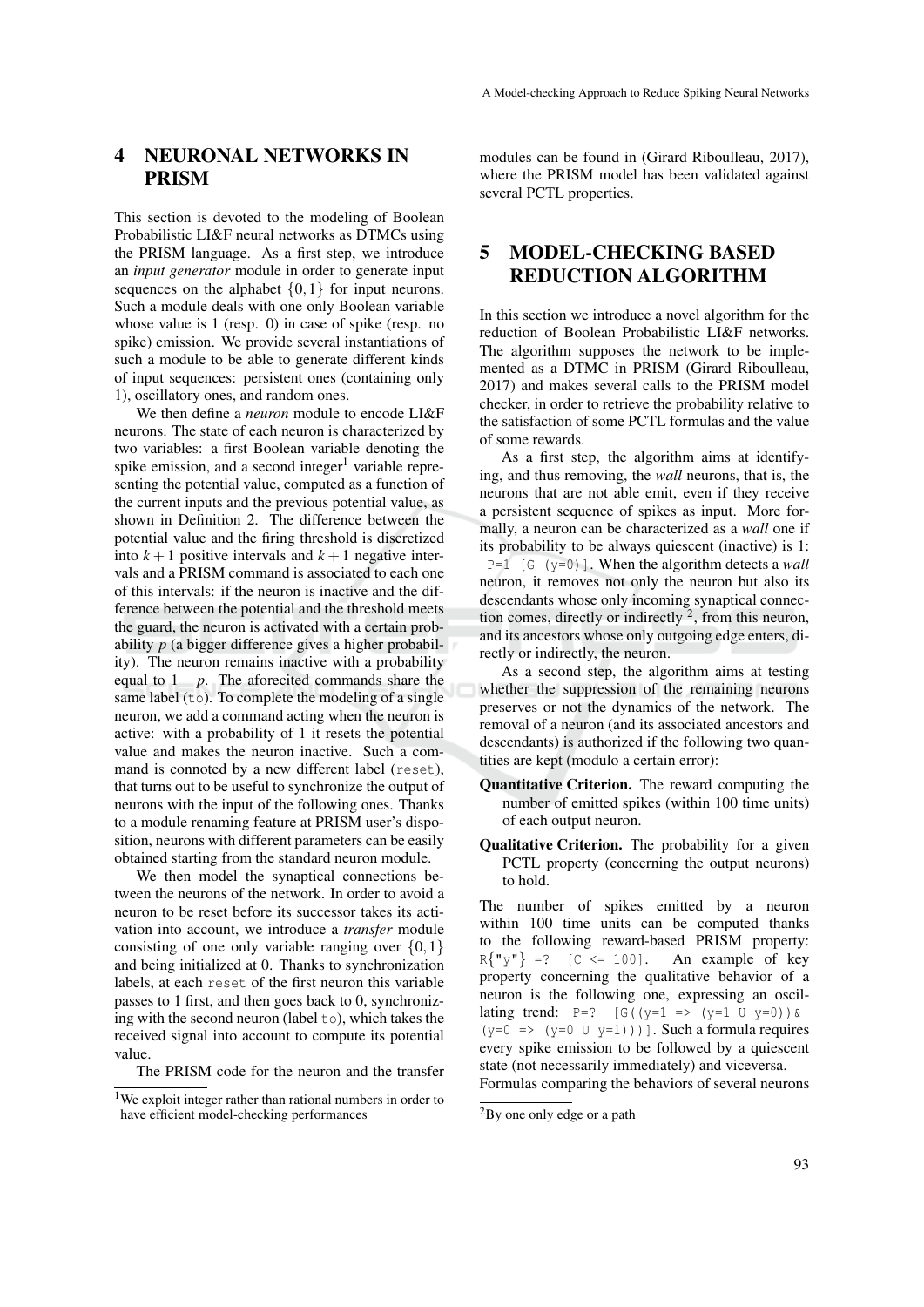can be written as well. Observe that the respect of both quantitative and qualitative criteria is needed for a neuron removal. In fact, the output neurons of two different networks could exhibit the same spike rate but display a completely different behavior. On the other hand, their could exhibit the same qualitative behavior (e.g., an oscillatory trend), but have quite different spike rates. The pseudo-code for the proposed reduction algorithm is given in Algorithm 1. It takes as input a Boolean Probabilistic LI&F network  $G = (V, E, w)$  as given in Definition 1, a PCTL property *Prop* concerning the dynamical behavior of the output neurons of the network, and an allowed error value ε. Only intermediary neurons are affected by the reduction process, that is, input and output neurons cannot be removed. Intermediary neurons are first visited following a depth first search (DFS) in order to remove *wall* neurones (and their associated ancestors and descendants). We opt for a depth first visit instead of a breath first visit to avoid expensive backtracking. Furthermore, DFS is better suited to our approach because it allows to quickly take into account all the descendants of a node and cut them if necessary. The procedure in charge to remove a neuron (and its associated ancestors and descendants) is *REMOVAL* (see Algorithm 2). Another depth first traversal of the (remaining) intermediary neurons is then performed to identify (and thus remove thanks to the *REMOVAL* procedure) neurons whose removal has a low influence (according to  $\varepsilon$ ) on the probability for *Prop* to be satisfied and on the rate spike. It is possible to see that, for each traversal, each edge is visited at most twice, once forward and once backward. An example of application of the algorithm to a neural network composed of eight neurons and nine edges is graphically depicted in Figure 4. The reduction process leads to a reduced network consisting of four neurons and three edges. In Table 1 we consider several neural networks composed of four neurons (with only one input and output neuron) and their corresponding reduced network, consisting of three neurons. For each network, we give the spike rate of the output neuron, and the number of states and transitions of the corresponding PRISM transition system. For an average error lower than 0.65 in the spike rate, we have an average reduction of the state number of a factor 19.6 and an average reduction of the transition number of a factor 19.64 when passing from the complete to the reduced network.

#### Algorithm 1: LI&F REDUCTION (*G*, *Prop*, ε).

- 1: \$\$We distinguish input, intermediary, and output neurons
- 2: Let  $V = V_i \bigcup V_{int} \bigcup V_o$
- 3: **for all**  $v_i \in V_{int}$  in a DFS visit **do**<br>4: Set to 1 all the input signals of
- Set to 1 all the input signals of  $v_i$
- 5: \$\$ Call to the PRISM model checker
- 6: if  $P = 1[G(y_i = 0)]$  \$\$  $y_i$  is the output of  $v_i$ then
- 7: REMOVAL $(v_i)$  \$\$  $V_{int}$  and *E* are modified by *REMOVAL*
- 8: Set to 1 all the input signals of the neurons of *V<sup>i</sup>*
- 9: **for all**  $v_o \in V_o$  **do**<br>10: **Compute**  $r_o =$
- Compute  $r_o = spike \ rate \ of \ v_o$  thanks to PRISM rewards
- 11: Compute  $p = Prob(Prop \text{ is } TRUE)$  thanks to PRISM
- 12: **for all**  $v_i \in V_{int}$  **do**<br>13: Let  $V' = V \setminus \{v\}$
- 13: Let  $V' = V \setminus \{v_i\}, E' = E \setminus \{(v_i, v_j) \cup (v_k, v_i)\}$ s.t.  $v_j, v_k \in V$
- 14: Let  $G' = (V', E', w)$
- 15: **for all**  $v_o \in V_o$  **do**<br>16: **Compute**  $r' =$
- 16: Compute  $r'_o = spike \ rate \ of \ v_o \ in \ G'$ thanks to PRISM rewards
- 17: Compute  $p' = Prob(Prop \text{ is } TRUE)$  in *G* thanks to PRISM
- 18: **if**  $|r'_o r_o| \le \varepsilon$  for all  $v_o \in V_o$  and  $|p' p| \le \varepsilon$ then
- 19: REMOVAL(*vi*)

Table 1: Comparative table of some complete and reduced networks. We consider 13 different (with different parameters) networks composed of four neurons and the corresponding networks obtained thanks to the reduction algorithm. All the reduced networks consist of three neurons. We give spike rates of output neurons, and the number of states and transitions of the corresponding PRISM transition systems. The last row refers to averages.

| Complete network (4 neurons)                                                                          |                                                                                                                                            |                                                                                                                                               | Reduced network (3 neurons)                                                                           |                                                                                                                          |                                                                                                                                    |
|-------------------------------------------------------------------------------------------------------|--------------------------------------------------------------------------------------------------------------------------------------------|-----------------------------------------------------------------------------------------------------------------------------------------------|-------------------------------------------------------------------------------------------------------|--------------------------------------------------------------------------------------------------------------------------|------------------------------------------------------------------------------------------------------------------------------------|
| spikes                                                                                                | states                                                                                                                                     | transitions                                                                                                                                   | spikes                                                                                                | states                                                                                                                   | transitions                                                                                                                        |
| 6.75<br>7.93<br>6.11<br>9.55<br>6.75<br>5.86<br>8.75<br>7.39<br>8.16<br>5.84<br>9.50<br>10.26<br>8.13 | 252 820<br>148 480<br>291 002<br>280 719<br>225 169<br>265 683<br>149 641<br>193 897<br>961 701<br>60 422<br>196 433<br>333 952<br>192 456 | 565 068<br>319 549<br>653 121<br>608 641<br>500 245<br>591 546<br>325 890<br>425 447<br>2 142 739<br>129 583<br>427 391<br>715 179<br>424 269 | 6.72<br>7.92<br>6.07<br>9.54<br>6.72<br>5.48<br>8.65<br>7.37<br>8.16<br>5.84<br>9.50<br>10.26<br>8.13 | 16816<br>10 255<br>19 903<br>12 062<br>15 005<br>19 571<br>9418<br>12951<br>21829<br>7 2 3 9<br>12768<br>10841<br>12 634 | 37 510<br>22 0 29<br>44 559<br>26 109<br>33 254<br>43 542<br>20 4 6 6<br>28 341<br>48 547<br>15 5 16<br>27 762<br>23 101<br>27 809 |
| 7.77                                                                                                  | 273 260                                                                                                                                    | 602 205                                                                                                                                       | 7.72                                                                                                  | 13 946                                                                                                                   | 30 657                                                                                                                             |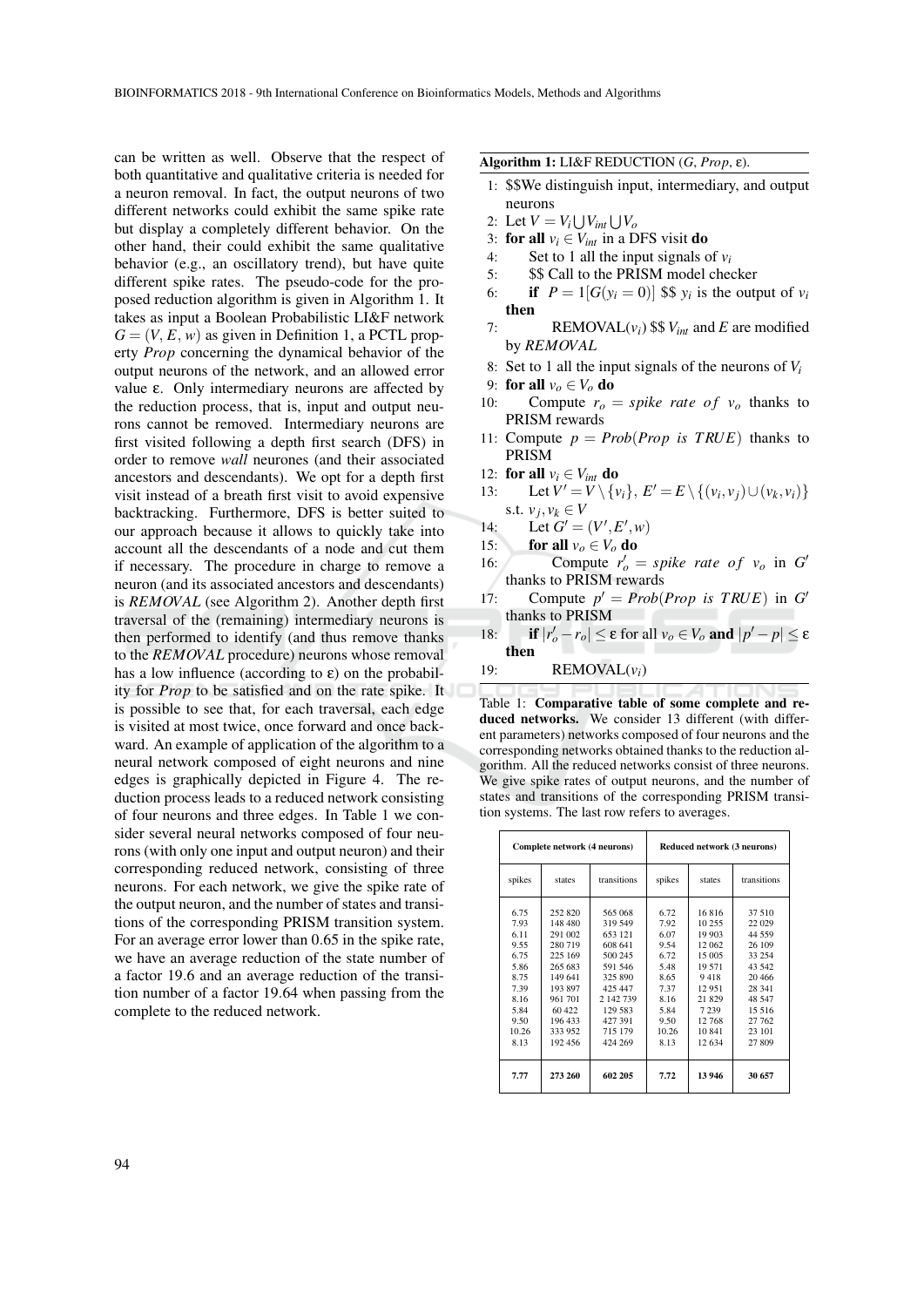Algorithm 2: REMOVAL(*vi*).

- 1: \$\$ It suppresses a neuron  $v_i$  and all the neurons only having *v<sup>i</sup>* as ancestor or descendant
- 2:  $V_{int} = V_{int} \setminus \{v_i\}$
- 3:  $E = E \setminus \{(v_i, v_j) \cup (v_k, v_i)\}$  s.t.  $v_j, v_k \in V$
- 4:  $G_{work} = (V_{int}, E)$
- 5: **for all**  $v_j$  descendant of  $v_i$  in a DFS visit of G **do**
- 6:  $\$\$  If  $v_j$  has no incoming edges in  $G_{work}$ , we remove  $v_i$  and its exiting edges

7: **if**  $\{(v_h, v_j)\}\neq \emptyset$  then<br>8:  $V_{int} = V_{int} \setminus \{v_i\}$ 

- 8:  $V_{int} = V_{int} \setminus \{v_j\}$
- 9:  $E = E \setminus \{(v_j, v_h)\}$  s.t.  $v_h \in V$

10: **for all**  $v_k$  ancestors of  $v_i$  in a DFS visit of G do

- 11:  $$If v_k$  has no outgoing edges in  $G_{work}$ , we remove  $v_k$  and its incoming edges
- 12: **if**  $\{(v_k, v_l)\} = \emptyset$  then<br>  $V_{l_k} = V_{l_k} \setminus \{v_l\}$
- 13:  $V_{int} = V_{int} \setminus \{v_k\}$
- 14:  $E = E \setminus \{(v_l, v_k)\} \text{ s.t. } v_l \in V$
- 15:  $G = G_{work}$

#### 6 CONCLUSIONS

In this paper we have formalized Boolean Probabilistic Leaky Integrate and Fire Neural Networks as Discrete-Time Markov Chains using the language PRISM. Taking advantage of this modeling, we have proposed a novel algorithm which aims at reducing the number of neurons and synaptical connections of a given network. The reduction preserves the desired dynamical behavior of the output neurons of the network, which is formalized by means of temporal logic formulas and verified thanks to the PRISM model checker.

This work is the starting point for several future research directions. From a modeling point of view, the use of labels entails a break time during which the different modules communicate but all the other functions are stopped. Namely, in our model the reset label causes a break time after each spike emission. A big number of spikes leads thus to a big number of break times and we intend to minimize these times. We also plan to model the refractory time of neurons, a lapse of time following the spike emission during which the neuron is not able to emit (even if it continues to receive signals). At this aim, we may need to take advantage of Probabilistic Timed Automata, which are at PRISM user's disposition.

Concerning the reduction algorithm, for the moment we show our approach to be efficient for small networks, i.e., the removal of only one neuron drastically reduces the size of the transition system. As for future work, we intend to scale our methodology.



Figure 4: Application of the reduction algorithm on a neuronal network of eight neurons. The only input neuron is  $v_i$  and the only output neuron is  $v_o$ . The other neurons are numbered according to a DFS order. The neuron 1 is identified as a *wall* one. The first reduction step (4(b)) consists in removing the neuron 1 and, consequently, the neuron 2, because its only ingoing edge comes from the neuron 1. No other *wall* neuron is detected. The second reduction  $(4(c))$  is due to the fact that the removal of neuron 4 influences neither the satisfaction of *Prop* nor the spike emission rate of  $v<sub>o</sub>$ . The neuron 3 is also removed because its only output edge enters the neuron 4. The final reduced network is given in 4(d).

The actual version of the reduction algorithm finds a reduction which conforms to the expected behavior of the network. We find one solution among several possible ones, but this solution is not necessary the optimal one, that is, it does not necessarily minimize the difference of behavior between the complete and the reduced network. In order to help the research of optimal solutions, we intend to perform a sensitivity analysis of our networks, aiming at identifying the parameters playing a most important role in the verification of some given temporal properties.